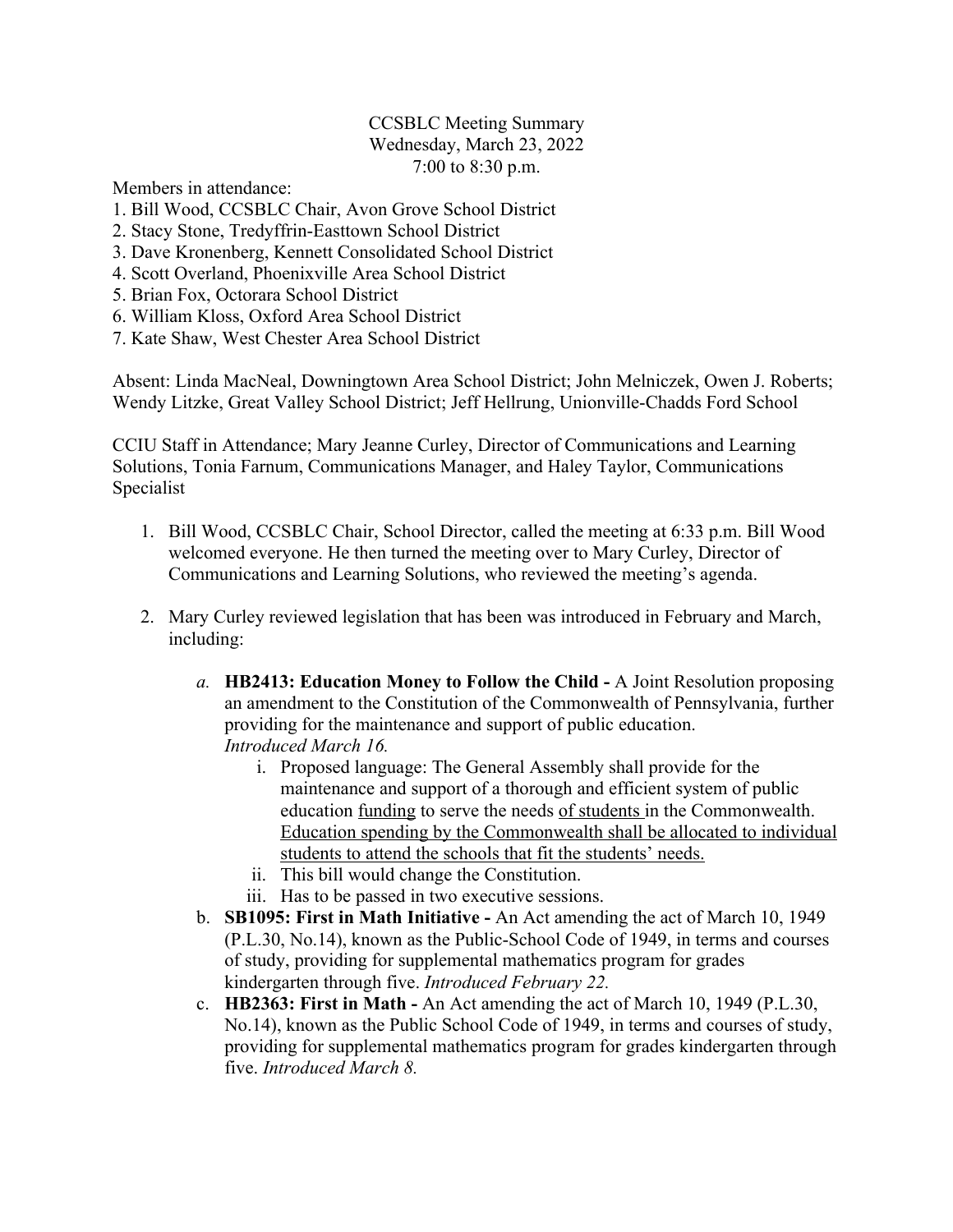- d. **HB2362: Public School Financial Transparency** An Act providing for the posting of annual financial information for public school entities. *Introduced March 8.*
- e. **HB2360: EOAs for Military Families** An Act amending the act of March 10, 1949 (P.L.30, No.14), known as the Public School Code of 1949, providing for military education opportunity account. *Introduced March 8.*
- f. **SB1092: Age-Appropriate Consent Education** An Act amending the act of March 10, 1949 (P.L.30, No.14), known as the Public School Code of 1949, in terms and courses of study, providing for consent education.
	- i. Beginning with school year 2022-2023, each public school student shall receive mandatory instruction in consent education every year, in every grade from kindergarten through grade twelve. "Consent" - An ongoing and freely given agreement between two or more individuals to engage in interactions, including, but not limited to, sexual activity.
- 3. Charter School Regulations
	- a. Independent Regulatory Review Commission approved final charter school regulations in a 3-2 vote on March 21.
- 4. Teacher Shortages
	- a. House Education Committee held a public hearing on Tuesday, March 15
	- b. Testimonies received from PASA, PSEA, Teachers, Administrators, Higher Ed i. *John Sanville from Unionville-Chadds Ford*
	- c. Purpose of hearing to discuss possible solutions
		- i. Increase pay/benefits
		- ii. Lower college expenses/loan forgiveness program
		- iii. Improving secondary to post-secondary pipeline
		- iv. Simplifying certification process
- 5. 2022-23 budget
	- a. Presented on Tuesday, February 8, 2022
	- b. Budget highlights:
		- i. \$1.55 billion (24% increase) in BEF (basic education funding)
			- 1. \$1.25 billion distributed through fair funding formula
			- 2. \$300 million to 100 most underfunded districts via Level Up
				- a. Applies to Coatesville Area School District and Oxford Area School District.
		- ii. \$200 million (16% increase) in special education funding
		- iii. \$45 million for school safety and security grants
		- iv. \$60 million (25% increase) to PreK Counts; \$10 million (15% increase) to Head Start Supplemental Assistance Program
		- v. \$6 million (6% increase) in Career/Technical Education
		- vi. \$16 million (2.7% increase) in Student Transportation
		- vii. Early Intervention is level-funded
			- 1. Early intervention is a federal mandate. School districts and Intermediate Units must provide these services. We're currently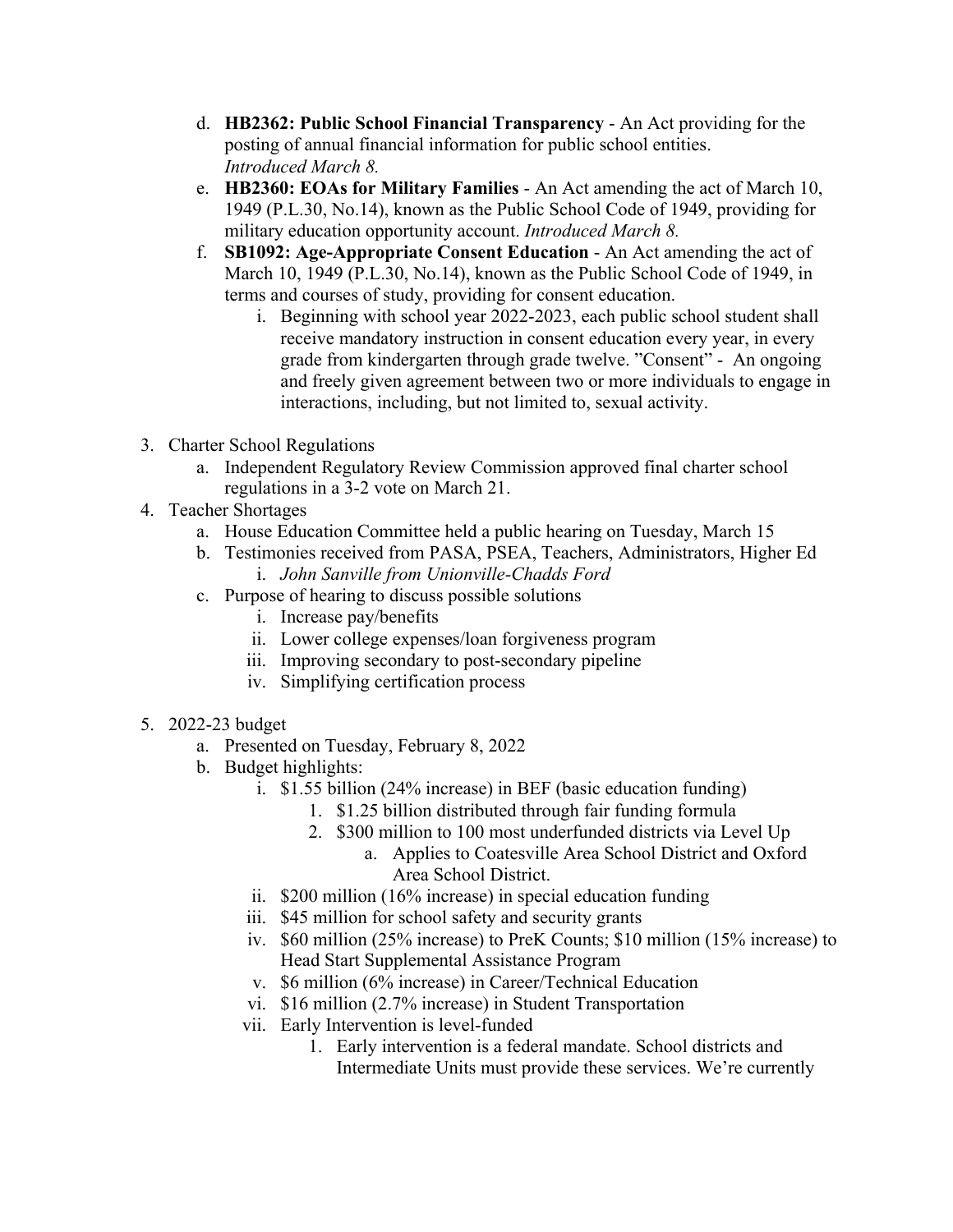working with our legislators to increase Early Intervention funding.

- viii. Additional proposals:
	- 1. \$45,000 minimum statutory teacher salary
		- a. This does not affect Chester County anymore, as all teachers make more than this amount.
	- 2. Charter school reform (est. \$373 million savings)
		- a. Apply special education fair funding formula to all brick  $\&$ mortar charter schools
		- b. Statewide cyber charter tuition rate of \$9,800
	- 3. Lowers maximum administrative set-aside for EITC/OSTC from 20% to 5% (est. \$6 million more toward awards)
- 6. The council reviewed the agenda and topics for the CCSBLC Legislative Breakfast to be held on Friday, April 22 at the Technical College High School Brandywine Campus in Downingtown.
- 7. Roundtable Discussion

Members of the council discussed the following topics:

- a. PSBA Letter
- b. Mental Health Resolution
- c. Legislative Advocacy
- d. Chester County Legislative Priority Survey Results
- 8. Calendar Session Days
	- a. **Senate:**
		- i. March 28, 29, 30
		- ii. April 4, 5, 6, 11, 12, 13
		- iii. May 23, 24, 25
		- iv. June 6, 7, 8, 13, 14, 15, 20, 21, 22, 23, 24, 27, 28, 29, 30
	- b. **House:**
		- i. March 21, 22, 23, 28, 29, 30
		- ii. April 11, 12, 13, 25, 26, 27
		- iii. May 23, 24, 25
		- iv. June 7, 8, 9, 13, 14, 15, 20, 21, 22, 23, 24, 27, 28, 29 30
		- v. September 12, 13, 14, 19, 20, 21
		- vi. October 24, 25, 26
		- vii. November 14, 15, 16
- 9. Upcoming CCSBLC meetings:
	- a. Friday, April 22 (Legislative Breakfast)
	- b. Wednesday, May 25
	- c. Wednesday, June 22
	- d. July: No meeting Legislature Not in Session
	- e. August: No meeting Legislature Not in Session